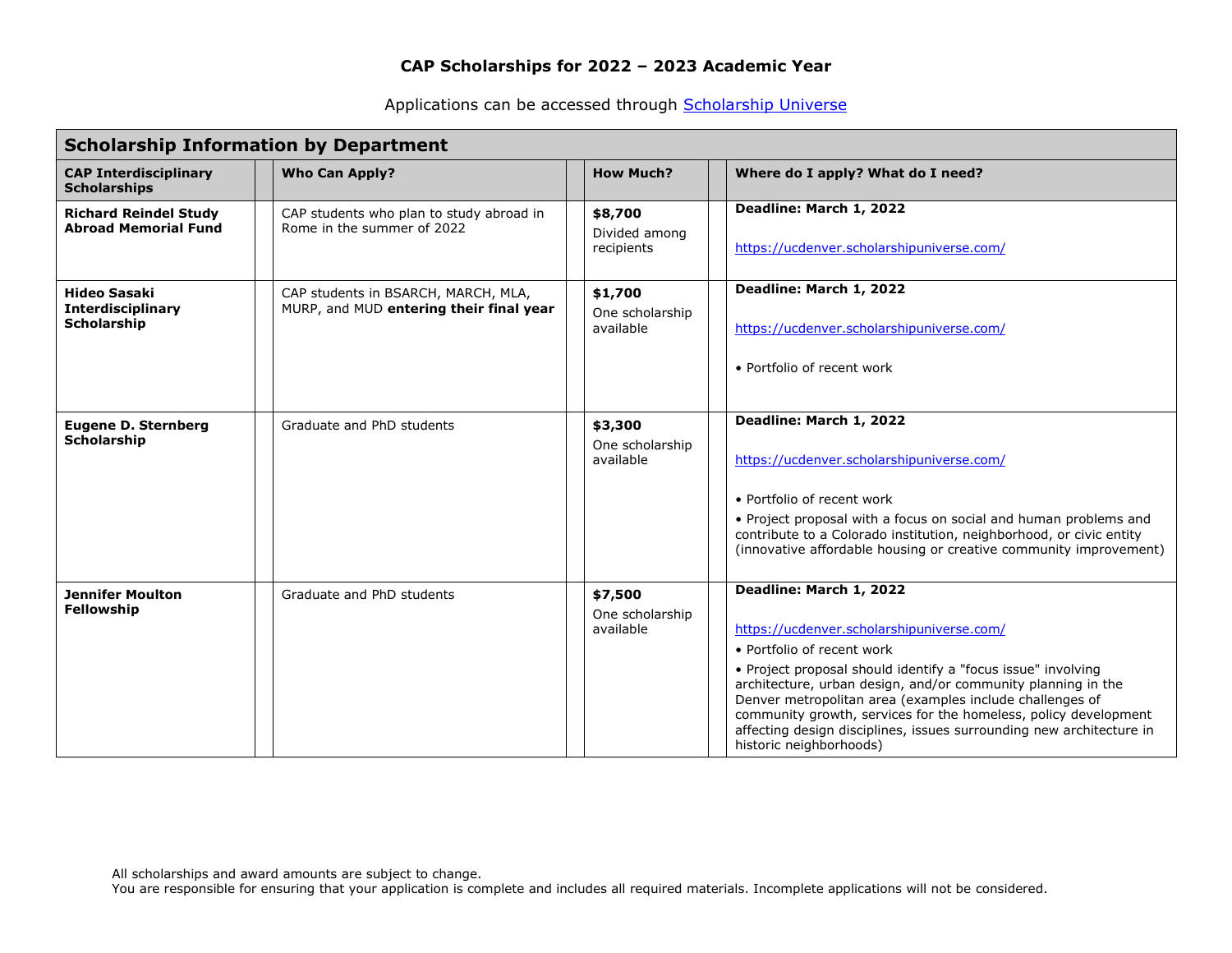| <b>Dana Crawford Endowed</b><br><b>Scholarship</b>       | CAP students        | \$1,000<br>Up to three<br>awards available | Deadline: March 1, 2022<br>https://ucdenver.scholarshipuniverse.com/<br>• Essay. 500 words describing how you are a change agent in your<br>community and how you envision your career enhancing the built<br>environment embodied by the work and values of Dana Crawford.                                                                                                                                                                                                                                                                                                                                                                                                                                                               |
|----------------------------------------------------------|---------------------|--------------------------------------------|-------------------------------------------------------------------------------------------------------------------------------------------------------------------------------------------------------------------------------------------------------------------------------------------------------------------------------------------------------------------------------------------------------------------------------------------------------------------------------------------------------------------------------------------------------------------------------------------------------------------------------------------------------------------------------------------------------------------------------------------|
| <b>ZGF Architects</b><br>Scholarship                     | Graduate students   | \$2,000<br>One scholarship<br>available    | Deadline: March 1, 2022<br>https://ucdenver.scholarshipuniverse.com/<br>Portfolio of recent work<br>$\bullet$<br>Essay. 500 words describing the opportunity to work<br>outside of Denver, and how you would use your education<br>to influence the built environment of another city.<br>Recipients of this scholarship will receive the opportunity to<br>participate in a paid internship program that is established<br>at ZGF Architects. Internships may be offered during the<br>academic year in which the award is received or during<br>either of the summers adjacent to the award year. There<br>are three spots for students and the internships are<br>available in Seattle, Portland, Los Angeles, and<br>Washington, D.C. |
| <b>Don Ruggles and Nancy</b><br><b>Sager Scholarship</b> | <b>CAP Students</b> | \$2,000<br>One scholarship<br>available    | Deadline: March 1, 2022<br>https://ucdenver.scholarshipuniverse.com/<br>Essay. 500 words regarding your interest in Traditional<br>Architecture, specifically issues related to the practice of<br>contemporary traditional architecture and the importance<br>of beauty. Make sure to mention any educational or<br>professional experience you have in Traditional Design.                                                                                                                                                                                                                                                                                                                                                              |
| <b>BS Architecture</b><br><b>Scholarships</b>            |                     |                                            |                                                                                                                                                                                                                                                                                                                                                                                                                                                                                                                                                                                                                                                                                                                                           |

| <b>MARCH Scholarships</b>                 | <b>Qualifications</b> | <b>Award</b>                 | <b>Application Procedures</b>                                   |
|-------------------------------------------|-----------------------|------------------------------|-----------------------------------------------------------------|
| <b>Anderson Mason Dale</b><br>Scholarship | <b>MARCH students</b> | \$2,000                      | Deadline: March 1, 2022                                         |
|                                           |                       | One scholarship<br>available | https://ucdenver.scholarshipuniverse.com/                       |
|                                           |                       |                              | • Portfolio of recent work.                                     |
|                                           |                       |                              | • Please respond to the following questions with an essay, each |

All scholarships and award amounts are subject to change.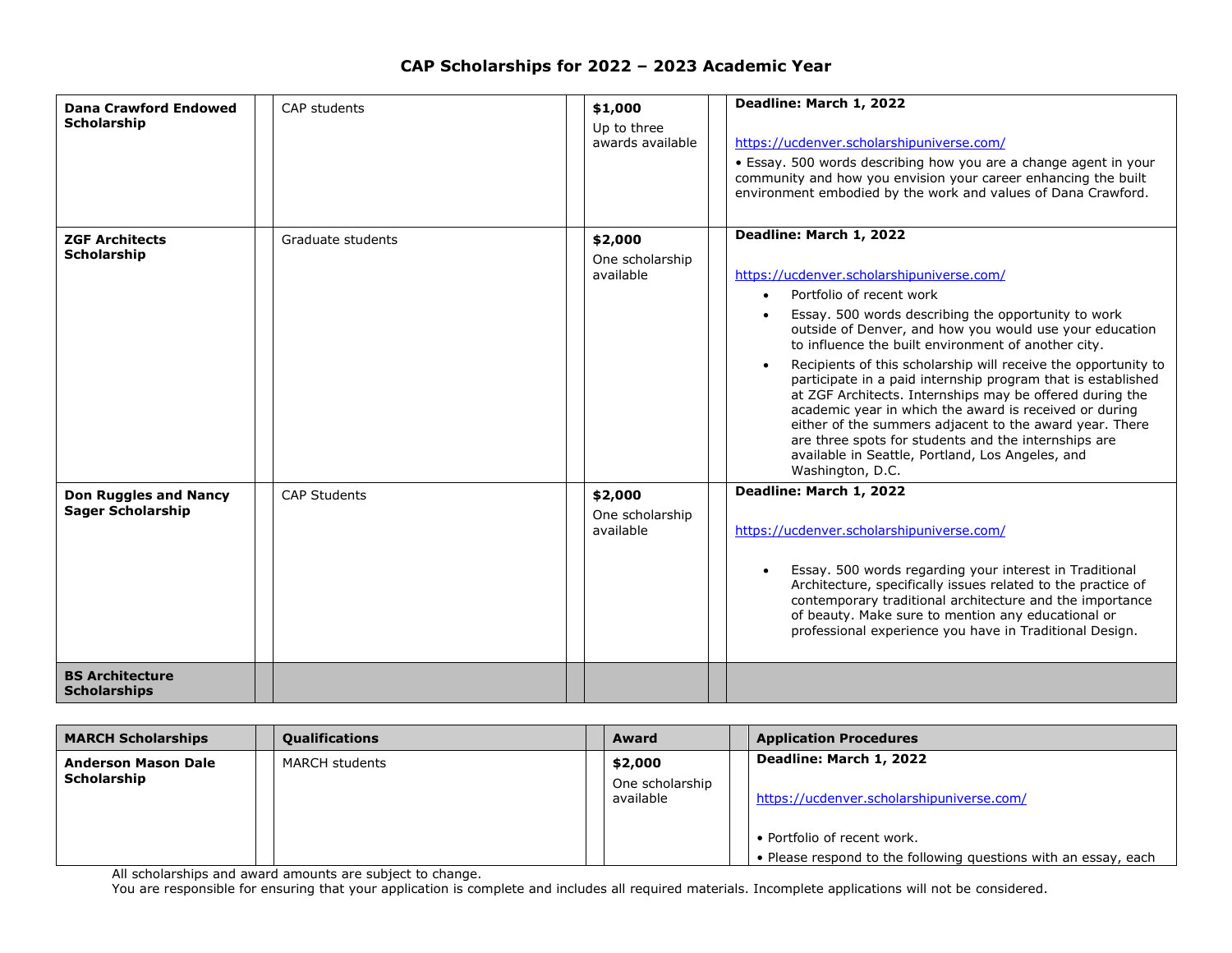|                                                |                                          |                              | not to exceed 300 words.                                                                                                                                                                                              |
|------------------------------------------------|------------------------------------------|------------------------------|-----------------------------------------------------------------------------------------------------------------------------------------------------------------------------------------------------------------------|
|                                                |                                          |                              | Based on your academic experience thus far, describe<br>1.<br>the architectural aspects of your work that you believe<br>will continue to inform and evolve as important<br>determinants in your design projects?     |
|                                                |                                          |                              | Please describe, using architectural precedents, work<br>2.<br>that has had a profound effect on your thinking about<br>architecture especially as it pertains to your own work?                                      |
|                                                |                                          |                              | 3.<br>Please describe why an internship at Anderson Mason<br>Dale will be a meaningful experience for you;<br>additionally, discuss how your unique insights, skills or<br>interests may benefit Anderson Mason Dale. |
|                                                |                                          |                              | Deadline: March 1, 2022                                                                                                                                                                                               |
| <b>Fentress Graduate</b><br><b>Scholarship</b> | <b>MARCH students</b>                    | \$2,200                      |                                                                                                                                                                                                                       |
|                                                |                                          | One scholarship<br>available | https://ucdenver.scholarshipuniverse.com/                                                                                                                                                                             |
|                                                |                                          |                              | • Portfolio of recent work                                                                                                                                                                                            |
|                                                |                                          |                              | • Essay. 300 words regarding the opportunity to intern with<br>Fentress Architects.                                                                                                                                   |
| <b>Tom Obermeier</b>                           | MARCH students entering their final year | \$2,750                      | Deadline: March 1, 2022                                                                                                                                                                                               |
| <b>Scholarship</b>                             |                                          | Two awards                   |                                                                                                                                                                                                                       |
|                                                |                                          |                              |                                                                                                                                                                                                                       |
|                                                |                                          | available                    | https://ucdenver.scholarshipuniverse.com/                                                                                                                                                                             |
|                                                |                                          |                              | Portfolio of recent work.                                                                                                                                                                                             |
|                                                |                                          |                              | Essay. 300 words regarding the opportunity to work<br>with OZ Architecture.                                                                                                                                           |

| Landscape Architecture  | <b>Oualifications</b> | Award | <b>Application Procedures</b> |
|-------------------------|-----------------------|-------|-------------------------------|
| Department Scholarships |                       |       |                               |

| <b>Planning and Design</b><br><b>Department Scholarships</b>                    | <b>Qualifications</b> | <b>Award</b>                            | <b>Application Procedures</b>                                                                                                                                                                                                              |
|---------------------------------------------------------------------------------|-----------------------|-----------------------------------------|--------------------------------------------------------------------------------------------------------------------------------------------------------------------------------------------------------------------------------------------|
| <b>Robert &amp; Vesta Giltner</b><br><b>Memorial Scholarship</b><br><b>Fund</b> | <b>MURP</b> students  | \$2,100<br>One scholarship<br>available | Deadline: March 1, 2022<br>https://ucdenver.scholarshipuniverse.com/<br>• Essay. 500 words with a focus on planning issues in Denver<br>and how you can apply your education in Urban and Regional<br>Planning to help solve these issues. |

All scholarships and award amounts are subject to change.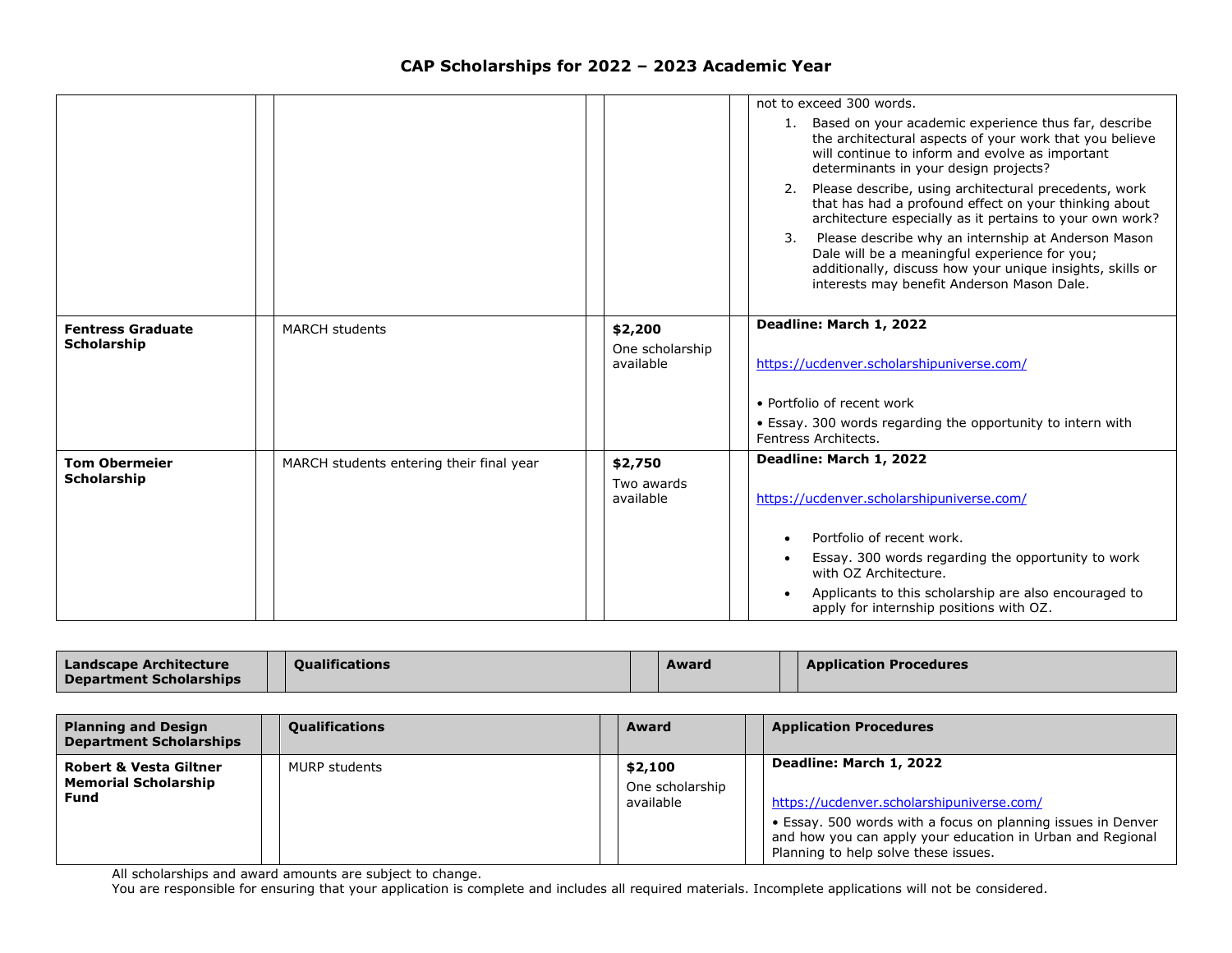| David R. Hill Memorial<br>Scholarship | <b>MURP students</b>                                                                         | \$2,100<br>One scholarship<br>available | Deadline: March 1, 2022<br>https://ucdenver.scholarshipuniverse.com/<br>• Essay. 500 words describing interest in social factors in<br>urban design such as solar energy, energy conservation, and<br>pedestrianism. |
|---------------------------------------|----------------------------------------------------------------------------------------------|-----------------------------------------|----------------------------------------------------------------------------------------------------------------------------------------------------------------------------------------------------------------------|
| <b>APA Colorado Scholarship</b>       | <b>MURP students</b><br>Must be active member of APA Colorado<br>Student Organization (APAS) | <b>Varies</b>                           | Deadline: March 1, 2022<br>https://ucdenver.scholarshipuniverse.com/<br>· Essay. 500 words suggestions might include:                                                                                                |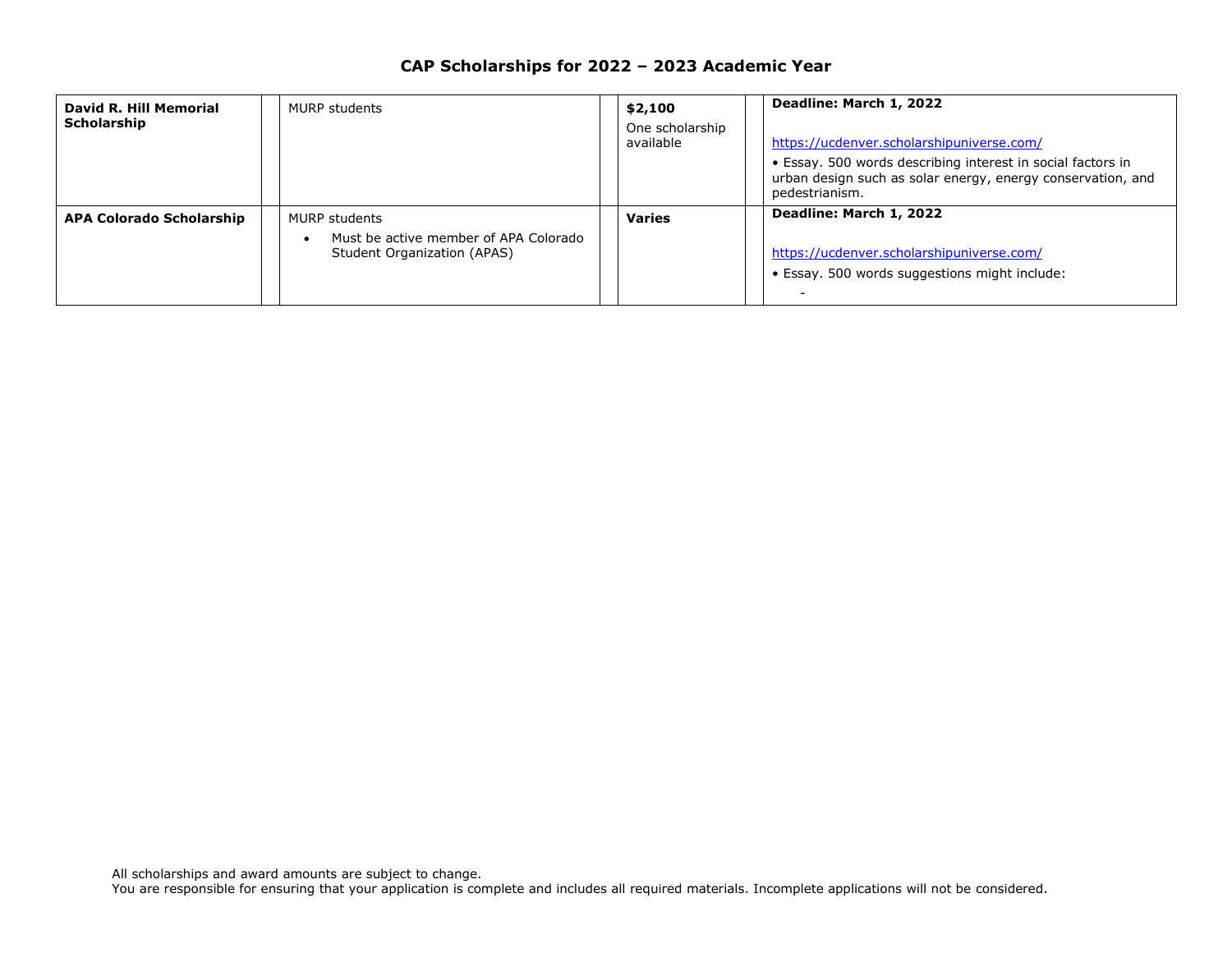## **EXTERNAL SCHOLARSHIPS**

| Architectural Education Foundation, AIA COLORADO (Please Note: You must turn in your application for these AEF scholarships to the |  |
|------------------------------------------------------------------------------------------------------------------------------------|--|
| Collage of Architecture and Dianning and not directly to AIA)                                                                      |  |

College of Architecture and Planning and not directly to AIA)

| <b>AEF Scholarships</b>                                            | Qualifications                                                                                                                                                         | Award                                                      | <b>Application Procedures</b>                                                                                                                                                                                                                                                                                                                                                                                                                                                                   |
|--------------------------------------------------------------------|------------------------------------------------------------------------------------------------------------------------------------------------------------------------|------------------------------------------------------------|-------------------------------------------------------------------------------------------------------------------------------------------------------------------------------------------------------------------------------------------------------------------------------------------------------------------------------------------------------------------------------------------------------------------------------------------------------------------------------------------------|
| <b>Mike Kephart, AIA</b><br><b>Scholarship</b>                     | <b>M. ARCH students</b><br>• Should have interest or concentration in<br>housing and urban planning issues                                                             | \$1,000<br>One scholarship<br>awarded<br>annually          | Complete the College's Scholarship Application Packet (available<br>online) and submit by March 1, 2022<br>• Three Request for Recommendation forms from<br>academic and/or professional sources<br>Established accomplishment academically and/or in<br>practice to the profession of architecture<br>Demonstrated financial need<br>Strong interest in housing and urban planning                                                                                                             |
| <b>Temple Hoyne Buell, FAIA</b><br><b>Scholarship</b>              | <b>M. ARCH students</b><br>• Must be entering final year of study<br>• Award based on academic performance<br>and merit                                                | \$2,500<br>One scholarship<br>awarded<br>annually          | Complete the College's Scholarship Application Packet (available<br>online) and submit by March 1, 2022<br>• Three Request for Recommendation forms from<br>academic and/or professional sources<br>Include a statement of architectural background and<br>potential for contribution to the profession<br>Applicants for this scholarship award may not submit<br>applications to the Architectural Education Foundation,<br>AIA Colorado for other scholarship awards or grants this<br>year. |
| Priscilla C. and William.<br>W. Muchow, FAIA<br><b>Scholarship</b> | <b>M. ARCH students</b><br>• Based on academic excellence,<br>professional promise and contribution to<br>the college.                                                 | \$5,000<br>Award may be<br>divided into two<br>equal parts | Complete the College's Scholarship Application Packet (available<br>online) and submit by March 1, 2022<br>• Three Request for Recommendation forms from<br>academic and/or professional sources<br>Include a statement of architectural background and<br>potential for contribution to the profession                                                                                                                                                                                         |
| Robert K. Fuller, FAIA<br><b>Scholarship</b>                       | <b>M. ARCH students</b><br>• Applicant must show established<br>accomplishment either academically<br>and/or in professional practice.<br>• Financial need considered. | \$2,500<br>One scholarship<br>awarded<br>annually          | Complete the College's Scholarship Application Packet (available<br>online) and submit by March 1, 2022<br>• Three Request for Recommendation forms from<br>academic and/or professional sources<br>Include a statement of architectural background and potential for<br>contribution to the profession                                                                                                                                                                                         |

All scholarships and award amounts are subject to change.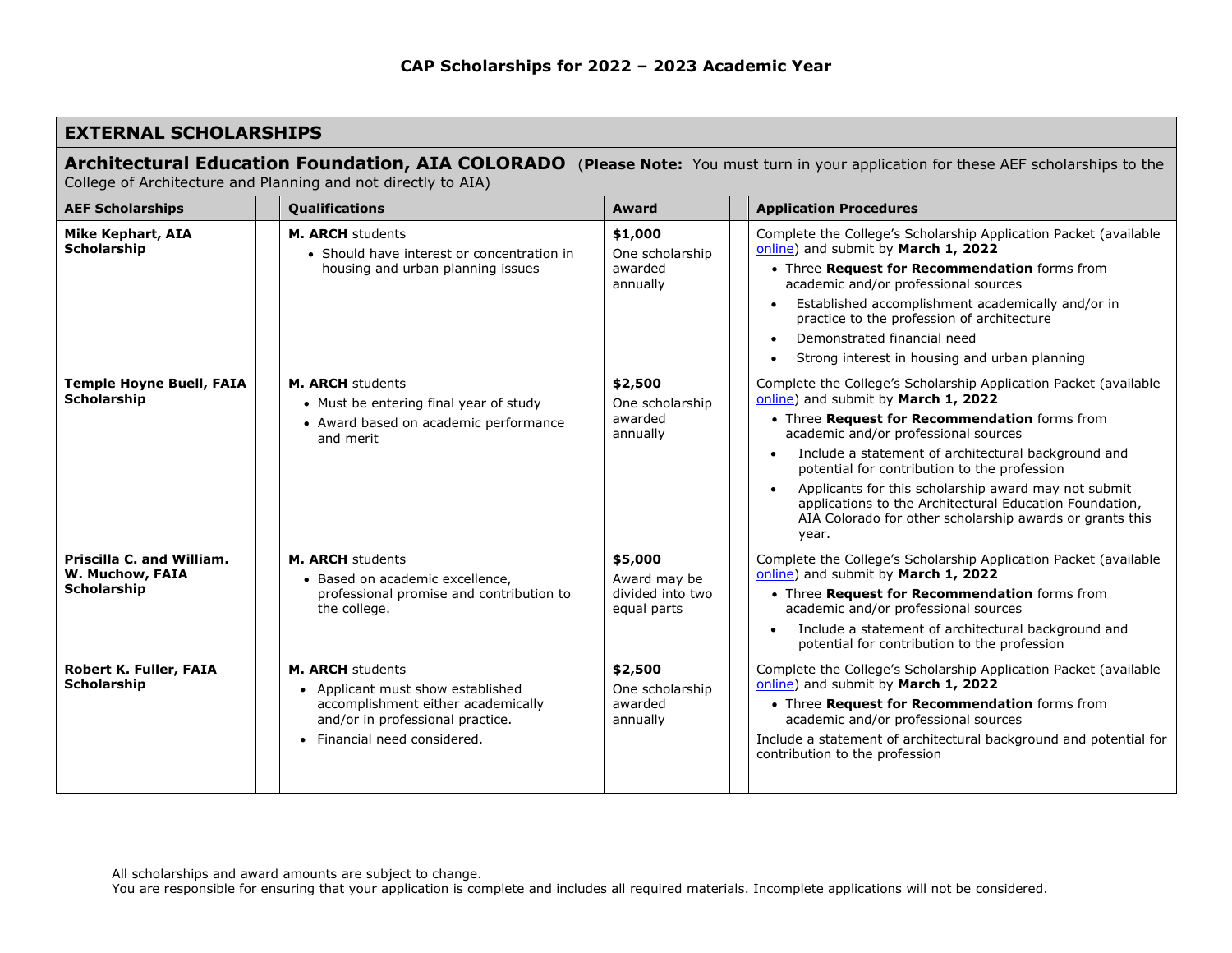| De Von M. Carlson, FAIA<br><b>Scholarship</b>             | <b>BS. ARCH/B. ENVD students</b><br>• Must be in their final year at the time of<br>application<br>• Must have completed an application to<br>CU Denver's MARCH program                                                                                                                | \$2,500<br>One scholarship<br>awarded<br>annually | Complete the College's Scholarship Application Packet (available<br>online) and submit by March 1, 2022<br>• Three Request for Recommendation forms from<br>academic and/or professional sources<br>• Submit a minimum of three (3) hand drawing<br>samples with the application<br>Include a statement of architectural background and potential for<br>contribution to the profession |
|-----------------------------------------------------------|----------------------------------------------------------------------------------------------------------------------------------------------------------------------------------------------------------------------------------------------------------------------------------------|---------------------------------------------------|-----------------------------------------------------------------------------------------------------------------------------------------------------------------------------------------------------------------------------------------------------------------------------------------------------------------------------------------------------------------------------------------|
| C. Gordon Sweet, AIA<br>Scholarship                       | <b>BS. ARCH/B. ENVD students</b><br>Must show promise of contribution to<br>profession/building industry<br>• Based on performance, disadvantaged<br>status and demonstrated financial need.                                                                                           | \$2,000<br>One scholarship<br>awarded<br>annually | Complete the College's Scholarship Application Packet (available<br>online) and submit to March 1, 2022<br>Include disadvantaged status statement                                                                                                                                                                                                                                       |
| <b>AIA Colorado</b><br><b>North Region</b><br>Scholarship | <b>B. ENVD</b> students<br>UNDERGRADUATE in good standing<br>• Student must be an AIAS member<br>• Based on evidence of need and<br>contribution to the College<br>• Must not be the recipient of any other<br>awards in the same year by Architectural<br><b>Education Foundation</b> | \$1,500<br>One scholarship<br>awarded<br>annually | Complete the College's Scholarship Application Packet (available<br>online) and submit by March 1, 2022                                                                                                                                                                                                                                                                                 |
| Gary G. Landin, AIA<br>Scholarship                        | <b>BS. ARCH/B. ENVD students</b><br>THIRD YEAR CONTINUING STUDY IN<br>ARCHITECTURE OPTION during the next<br>academic year<br>• Based on academic performance and<br>merit<br>• Financial need considered                                                                              | \$1,500<br>One scholarship<br>awarded<br>annually | Complete the College's Scholarship Application Packet (available<br>online) and submit by March 1, 2022                                                                                                                                                                                                                                                                                 |
| <b>Oscar R. Sanchez, AIAS</b><br><b>Scholarship</b>       | <b>BS. ARCH/B. ENVD students</b><br><b>ENTERING OR CONTINUING</b><br>UNDERGRADUATE student<br>Based on performance, disadvantaged<br>$\bullet$<br>status and demonstrated financial need.                                                                                              | \$2,500<br>One scholarship<br>awarded<br>annually | Complete the College's Scholarship Application Packet (available<br>online) and submit by March 1, 2022                                                                                                                                                                                                                                                                                 |

All scholarships and award amounts are subject to change.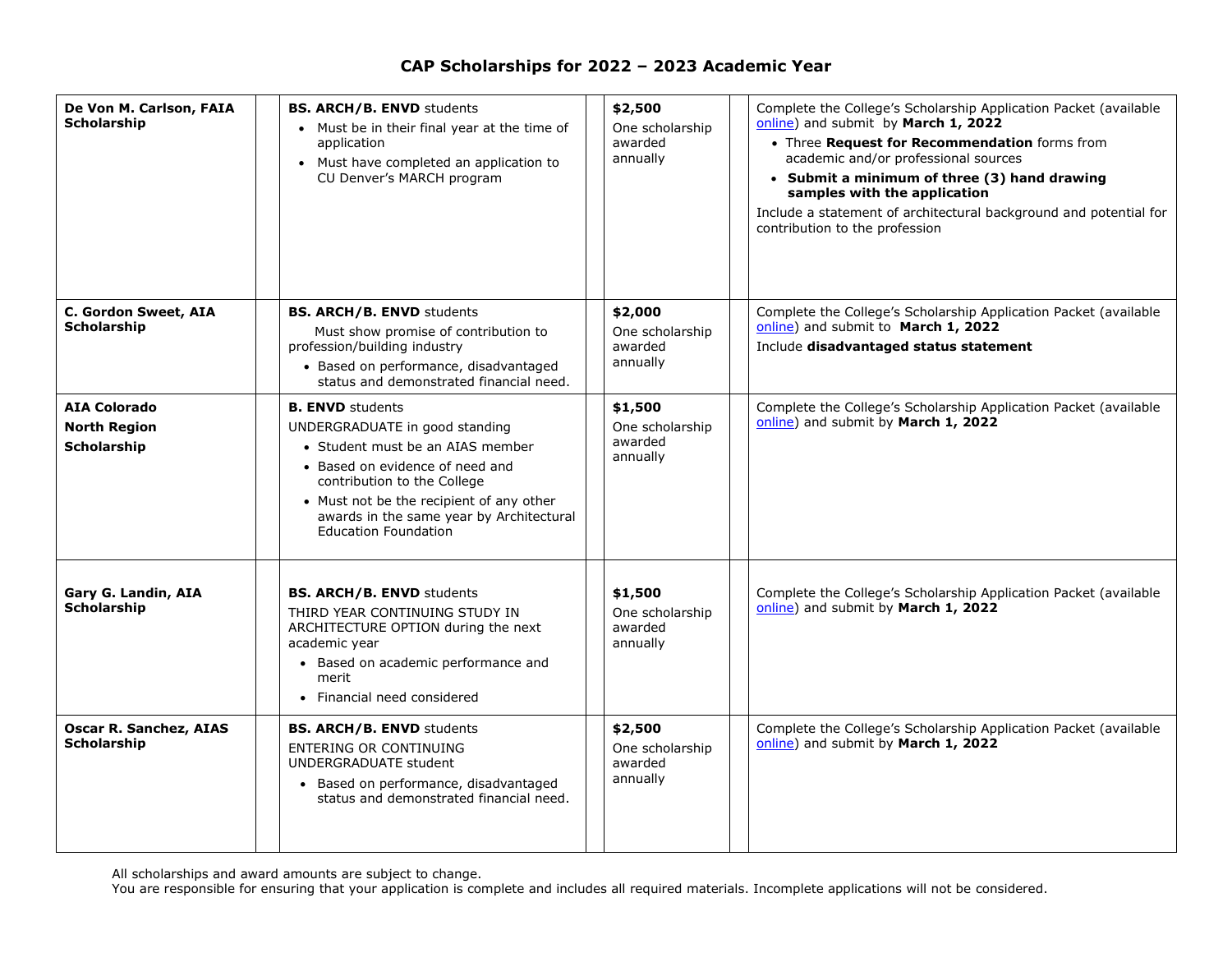| Kenneth R. Fuller, FAIA<br>Scholarship | <b>BS. ARCH/B. ENVD students</b><br>UNDERGRADUATE student entering the<br>Master of Architecture program at the CU<br>Denver<br>Applicant must enter graduate study in<br>the summer or fall immediately following<br>the award<br>Based on academic excellence,<br>professional promise, and contribution to<br>the college | \$2,500<br>One scholarship<br>awarded<br>annually | Complete the College's Scholarship Application Packet (available<br>online) and submit by March 1, 2022 |
|----------------------------------------|------------------------------------------------------------------------------------------------------------------------------------------------------------------------------------------------------------------------------------------------------------------------------------------------------------------------------|---------------------------------------------------|---------------------------------------------------------------------------------------------------------|
|----------------------------------------|------------------------------------------------------------------------------------------------------------------------------------------------------------------------------------------------------------------------------------------------------------------------------------------------------------------------------|---------------------------------------------------|---------------------------------------------------------------------------------------------------------|

#### **[Travel Scholarships](http://www.aiacolorado.org/resources/scholarships-grants.php) from Architectural Education Foundation, AIA COLORADO (Subject to change, see AIA web site for details)**

| <b>AIA Travel Scholarship</b>                                                         | <b>Qualifications</b>                                                                                                                                                                                                                                                                                                                                                             | Award                                                                      | <b>Application Procedures</b>                                                                                                                                                                                                                                                                                                                                                                                                                                                                                                                                                               |
|---------------------------------------------------------------------------------------|-----------------------------------------------------------------------------------------------------------------------------------------------------------------------------------------------------------------------------------------------------------------------------------------------------------------------------------------------------------------------------------|----------------------------------------------------------------------------|---------------------------------------------------------------------------------------------------------------------------------------------------------------------------------------------------------------------------------------------------------------------------------------------------------------------------------------------------------------------------------------------------------------------------------------------------------------------------------------------------------------------------------------------------------------------------------------------|
| <b>Rodney S. Davis, FAIA</b><br><b>Traveling Scholarship</b>                          | Available to undergraduate and graduate students for<br>the study of architecture within or without the<br>continental United States.<br>Preference will be given to AIA Colorado members.                                                                                                                                                                                        | \$4,000<br>Scholarship<br>awarded in odd<br>numbered years.                | All Applications, Contact Davis Partnership<br>Architects, P.C. at 303.861.8555 or<br>http://www.davispartner.com for more information<br>and to apply.                                                                                                                                                                                                                                                                                                                                                                                                                                     |
| Florence G. and Arthur A.<br><b>FAIA Fisher, FAIA</b><br><b>Traveling Scholarship</b> | For study or travel outside the continental<br><b>United States.</b><br>Available to architects licensed by and residing in<br>Colorado or faculty of College of Architecture and<br>Planning at the University of Colorado.<br>Available to graduates from accredited Architectural<br>programs.<br>Preference will be given to AIA Colorado members, CU<br>faculty and students | \$5,000<br>This annual award<br>may be divided<br>between 2<br>recipients. | Obtain the AIA application. All application<br>materials should be delivered to the AIA<br>Colorado offices in hard copy, printed format.<br>See AIA website for deadline.<br>Applicant must submit a completed application form<br>and include project statement, proposed plan of<br>procedure, expected accomplishment, itinerary with<br>approximate dates, tentative budget, and three<br>letters of reference.<br>Not to exceed 10 pages total.<br>Successful applicant agrees to provide a<br>written two page summary of the recipients<br>experience and a report or presentation. |

All scholarships and award amounts are subject to change.